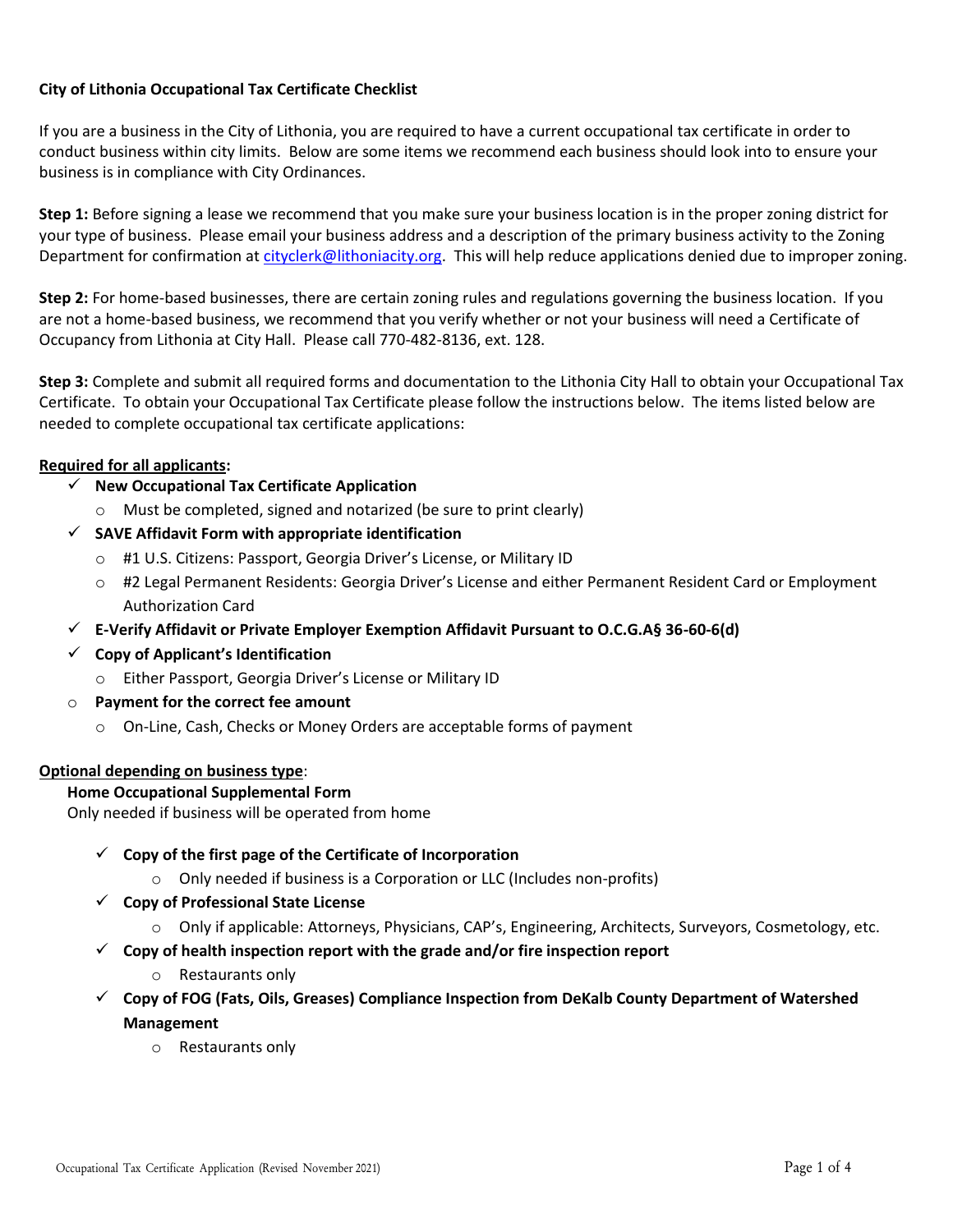## **City of Lithonia**

## **2022 Occupational Tax Certificate Application**

Out of Town Contractor: Yes No License#:

| Out of Town Contractor: $\Box$ Yes<br>No | ∟icense# i |
|------------------------------------------|------------|
| EIN#:                                    | State ID#: |
|                                          |            |

#### **\*Smoking is prohibited in all public places & places of employment within the city. Copies of the City's Ordinance are available\***

|           |                                                                                                                                                                                                                                                             | <b>DBA Name:</b>                                                                                                                                                                                                                                                                            |                     |                |                                                                                          |                |                                                        | Business Name:                     |
|-----------|-------------------------------------------------------------------------------------------------------------------------------------------------------------------------------------------------------------------------------------------------------------|---------------------------------------------------------------------------------------------------------------------------------------------------------------------------------------------------------------------------------------------------------------------------------------------|---------------------|----------------|------------------------------------------------------------------------------------------|----------------|--------------------------------------------------------|------------------------------------|
|           | NAICS Code:                                                                                                                                                                                                                                                 |                                                                                                                                                                                                                                                                                             |                     |                |                                                                                          |                | Primary Business Activity:                             |                                    |
|           | Telephone Number:                                                                                                                                                                                                                                           | Information<br>Address/Location: (List actual business site address)                                                                                                                                                                                                                        |                     |                |                                                                                          |                |                                                        |                                    |
|           |                                                                                                                                                                                                                                                             |                                                                                                                                                                                                                                                                                             |                     |                |                                                                                          |                |                                                        | <b>Bill To/Mailing Address:</b>    |
|           |                                                                                                                                                                                                                                                             | Zip:                                                                                                                                                                                                                                                                                        |                     |                | State:                                                                                   |                |                                                        | City:                              |
| $( )$ LLC |                                                                                                                                                                                                                                                             | ( ) Single Owner                                                                                                                                                                                                                                                                            |                     | () Partnership |                                                                                          | () Corporation |                                                        | Ownership Type:<br>( ) Association |
|           |                                                                                                                                                                                                                                                             |                                                                                                                                                                                                                                                                                             | Owner/Agent's Name: |                |                                                                                          |                |                                                        | Applicant's Name:                  |
|           |                                                                                                                                                                                                                                                             |                                                                                                                                                                                                                                                                                             |                     |                |                                                                                          |                |                                                        | Owner/Agent's Address:             |
|           |                                                                                                                                                                                                                                                             |                                                                                                                                                                                                                                                                                             | Email:              |                |                                                                                          | State/Zip:     |                                                        | City:                              |
|           | *** Applicant must provide copy of valid Georgia driver's license or other governmental issued<br>photographic identification with application (Passport, Military ID, or Georgia driver's license).                                                        |                                                                                                                                                                                                                                                                                             |                     |                |                                                                                          |                |                                                        |                                    |
|           |                                                                                                                                                                                                                                                             |                                                                                                                                                                                                                                                                                             |                     | No the set     |                                                                                          |                | Will this be based out of your home? Yes _______       |                                    |
|           |                                                                                                                                                                                                                                                             |                                                                                                                                                                                                                                                                                             |                     |                | ***If "yes" you must attach a "Home Occupational Supplemental Form" to this application. |                |                                                        |                                    |
|           | Will your business be an adult entertainment establishment as defined by the Lithonia City Code or does (will) it offer any form                                                                                                                            |                                                                                                                                                                                                                                                                                             |                     |                |                                                                                          |                |                                                        |                                    |
|           |                                                                                                                                                                                                                                                             | If yes, please contact City Hall for additional information.                                                                                                                                                                                                                                |                     |                |                                                                                          | No             | of adult entertainment? Yes                            |                                    |
|           |                                                                                                                                                                                                                                                             | Has the owner, applicant, the stated business, or any legally or organizationally related entity had a business                                                                                                                                                                             |                     |                |                                                                                          |                |                                                        |                                    |
|           | No l                                                                                                                                                                                                                                                        | occupation tax certificate denied, suspended, or revoked within the past twelve (12) months? Yes                                                                                                                                                                                            |                     |                |                                                                                          |                |                                                        |                                    |
|           |                                                                                                                                                                                                                                                             |                                                                                                                                                                                                                                                                                             |                     |                |                                                                                          |                | ***If yes, attach written explanation.                 |                                    |
|           | Georgia Open Records Act prohibits public viewing of gross receipts. The public may view other                                                                                                                                                              |                                                                                                                                                                                                                                                                                             |                     |                |                                                                                          |                | information on this form.                              |                                    |
|           |                                                                                                                                                                                                                                                             |                                                                                                                                                                                                                                                                                             |                     |                | 2022 "Projected" DeKalb plus Georgia Gross Receipts \$                                   |                |                                                        |                                    |
|           |                                                                                                                                                                                                                                                             |                                                                                                                                                                                                                                                                                             |                     | #              | Total Employees (at least one, includes owner/operator)                                  |                |                                                        |                                    |
| 25.00     |                                                                                                                                                                                                                                                             |                                                                                                                                                                                                                                                                                             |                     |                |                                                                                          |                | Administrative Fee of \$25.00. (no refund or transfer) |                                    |
|           |                                                                                                                                                                                                                                                             | Total Amount Due or Professional Option. (\$400 per practitioner only if allowed by O.C.G.A.)                                                                                                                                                                                               |                     |                |                                                                                          |                |                                                        |                                    |
|           |                                                                                                                                                                                                                                                             | Please make check/money order payable to the City of Lithonia and mail or deliver to 6920 Main                                                                                                                                                                                              |                     |                | Street, Lithonia, GA 30058. Credit/debit payments are accepted.                          |                |                                                        |                                    |
|           | do solemnly swear that the                                                                                                                                                                                                                                  |                                                                                                                                                                                                                                                                                             |                     |                | This application must be executed under oath and notarized. I,                           |                |                                                        |                                    |
|           | information on this application is true, correct to the best of the applicant's knowledge, training, and ability, and that no false or                                                                                                                      |                                                                                                                                                                                                                                                                                             |                     |                |                                                                                          |                |                                                        |                                    |
|           |                                                                                                                                                                                                                                                             | misleading statement is made herein to obtain a business occupation tax certificate. I understand that if I provide false or                                                                                                                                                                |                     |                |                                                                                          |                |                                                        |                                    |
|           | misleading information in this application I may be subject to criminal prosecution and/or immediate revocation of my                                                                                                                                       |                                                                                                                                                                                                                                                                                             |                     |                |                                                                                          |                |                                                        |                                    |
|           | business occupation tax certificate issued as a result of this application. I understand that I must comply with all city<br>ordinances and regulations. I hereby agree to provide clearance(s) and/or inspection report(s) required prior to issuance of a |                                                                                                                                                                                                                                                                                             |                     |                |                                                                                          |                |                                                        |                                    |
|           |                                                                                                                                                                                                                                                             | business occupation tax certificate. All tax certificates expire December 31 <sup>st</sup> and must be renewed annually.                                                                                                                                                                    |                     |                |                                                                                          |                |                                                        |                                    |
|           |                                                                                                                                                                                                                                                             |                                                                                                                                                                                                                                                                                             |                     |                |                                                                                          |                |                                                        | Signature                          |
|           |                                                                                                                                                                                                                                                             |                                                                                                                                                                                                                                                                                             |                     |                |                                                                                          |                |                                                        |                                    |
|           |                                                                                                                                                                                                                                                             |                                                                                                                                                                                                                                                                                             |                     |                |                                                                                          |                |                                                        |                                    |
|           |                                                                                                                                                                                                                                                             |                                                                                                                                                                                                                                                                                             |                     |                |                                                                                          |                |                                                        | <b>OFFICE USE ONLY:</b> Class      |
|           | Police                                                                                                                                                                                                                                                      |                                                                                                                                                                                                                                                                                             | State License       |                | Sanitation Service                                                                       | Health ______  | Fire                                                   | Pending Items: C.O.                |
|           |                                                                                                                                                                                                                                                             | Type Benied by H.O.P. Parcel Denial Reason COL LIC #<br>$\begin{tabular}{ c c } \hline \quad \quad & \quad \quad & \quad \quad & \quad \quad \\ \hline \hline \quad \quad & \quad \quad & \quad \quad & \quad \quad \\ \hline \overline{t\text{ in.}} & \text{In.} \\ \hline \end{tabular}$ |                     |                |                                                                                          |                |                                                        | <b>Zoning:</b> Approved by         |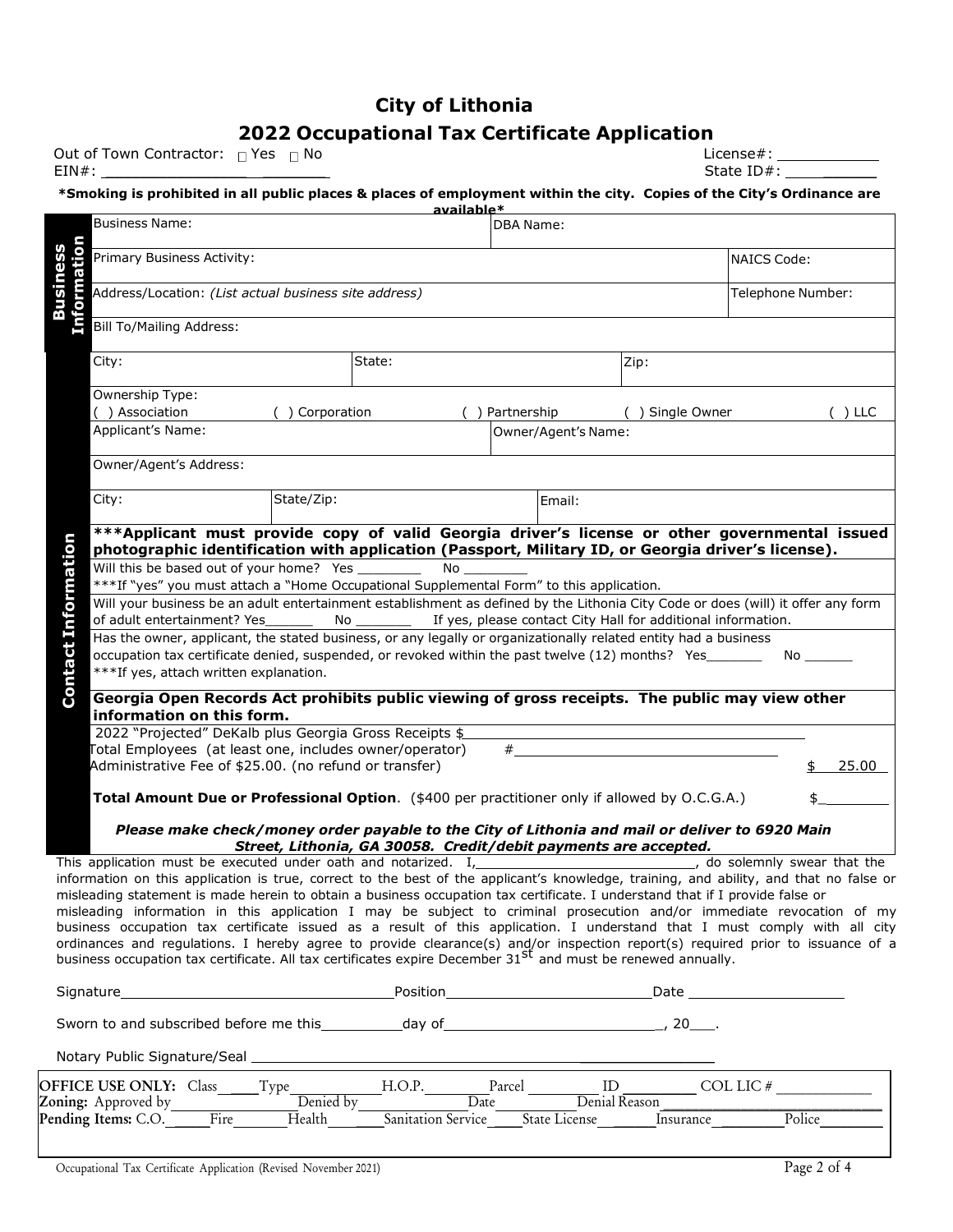#### *O.C.G.A. § 50-36-1(e)(2) Affidavit Verifying Status for City Public Benefit* **\*\*Thisform is required for ALL LICENSES/PERMITS by State Law\*\***

By executing this affidavit under oath, as an applicant for an occupational tax certificate, as referenced in O.C.G.A. § 50-36-1, from the City of Lithonia, Georgia, the undersigned applicant verifies one of the following with respect to the application for a public benefit:

1) I am a United States citizen (Must include copy of either current State Driver's License, Passport, or Military ID) 2) I am a legal permanent resident of the United States\*\* (Must include a copy of your current State Driver's License and either a copy of your Permanent Resident Card or Employment Authorization Card) 3) \_\_\_\_\_\_\_\_\_ I am a qualified alien or non-immigrant under the Federal Immigration and Nationality Act with an alien number issued by the Department of Homeland Security or other federal immigration agency\*\* (Must include a copy of your current State Driver's License and either a copy of your Permanent Resident Card or Employment Authorization Card)

\*\*My alien number issued by the Department of Homeland Security or other federal immigration agency is:

The undersigned applicant also hereby verifies that he or she is 18 years of age or older and has provided at least one secure and verifiable document, as required by O.C.G.A. § 50-36-1(e)(1), with this affidavit.

The secure and verifiable document provided with this affidavit can best be classified as:

#### **Private Employer Affidavit Pursuant To O.C.G.A. § 36-60-6(d)**

By executing this affidavit under oath, the undersigned private employer verifies one of the following with respect to its application for a business license, occupational tax certificate, or other document required to operate a business as referenced in O.C.G.A. § 36-60-6(d):

**Section 1.** Please check only one:

 $_{-}$  (A) On January 1<sup>st</sup> of the below-signed year, the individual, firm, or corporation employed more than ten (10) employees.

\*\*\* If you select Section 1(A), please fill out Section 2 and then execute below.

 $(B)$  On January 1<sup>st</sup> of the below-signed year, the individual, firm, or corporation employed ten  $(10)$  or fewer employees.

\*\*\* If you select Section 1(B), please skip Section 2 and execute below.

#### **Section 2.**

The employer has registered with and utilizes the federal work authorization program in accordance with the applicable provisions and deadlines established in O.C.G.A. § 36-60-6.

The undersigned private employer also attests that its federal work authorization user identification number and date of authorization are as follows:

Name of Private Employer Federal Work Authorization User Identification Number (Not FEI #) \_\_\_\_\_\_\_\_\_\_\_\_\_\_\_\_\_\_\_\_\_\_\_\_\_\_ Date of Authorization \_\_\_\_\_\_\_\_\_\_\_\_\_\_\_\_\_\_\_\_\_

*\*\*\*To determine the number of employees for purposes of this affidavit, a business must count its total number of employees company-wide, regardless of city, state, or country in which they are based, working at least 35 hours.*

In making the above representation under oath, I understand that any person who knowingly and willfully makes a false, fictitious, or fraudulent statement or representation in an affidavit shall be guilty of a violation of O.C.G.A. § 16-10-20, and face criminal penalties as allowed by such criminal statute. I hereby declare under penalty of perjury that the foregoing is true and correct.

| Executed in (City),                                              | (State). |                        |
|------------------------------------------------------------------|----------|------------------------|
| Signature of Applicant                                           |          |                        |
| Printed Name of Applicant                                        |          | Date                   |
|                                                                  |          |                        |
| Signature of Authorized Officer or Agent                         |          | Printed Name and Title |
|                                                                  |          |                        |
| NOTARY PUBLIC/SEAL                                               |          |                        |
| Occupational Tax Certificate Application (Revised November 2021) |          | Page 3 of 4            |